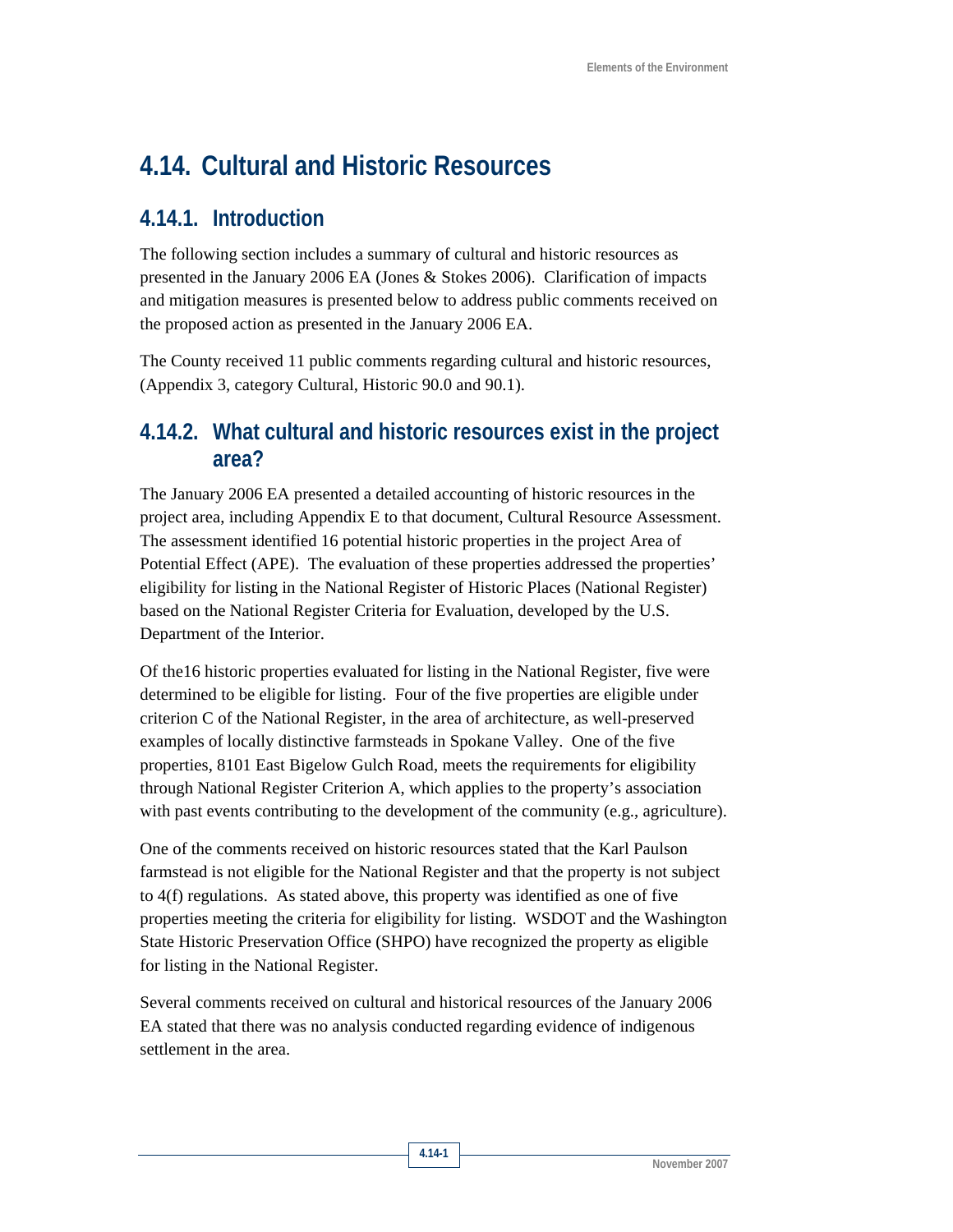As described in Appendix E of the January 2006 EA, a component of the cultural resources report was a review of known archaeological resources within the APE. The report presented in Appendix E was an addendum to the *Cultural Resources Assessment of Spokane County's Proposed Bigelow Gulch Road/Forker Road Realignment Project* (Axon et al. 2001) prepared by Archaeological and Historical Services of Eastern Washington University. The Archaeological and Historical Services initial report (Axon et al. 2001) contained a detailed description of the project area's ethnographic resources, Spokane County's and the project area's historical evolution, and potential areas of archaeological concern.

This revised EA includes a modification to the APE was made to reflect additional project information and changes in the proposed action that occurred since the January 2006 EA. These changes included the addition of the Bigelow/Forker Interchange (Figure 2-4), the Forker Road Modification south of Jacobs Road (Figure 2-5), and proposed wetland mitigation in the vicinity of Palmer Road (Figure 4.4-1).

A pedestrian reconnaissance of the three areas was conducted in March 2007, the results of which are presented in an addendum cultural resources report (Jones & Stokes 2007) located in Appendix 5. In summary, the pedestrian reconnaissance in March 2007 identified several isolated historic bottles near the intersection of Bigelow Gulch and Forker Roads, one historic refuse scatter along the proposed Forker Road Modification portion of the APE, and an abandoned stretch of old Bigelow Gulch Road west of Palmer Road. None of these sites appear to be eligible for listing in the National Register.

## **4.14.3. What regulations apply to cultural and historic resources?**

"Cultural resources" as used in this document refers to all historical and archaeological resources, regardless of significance. Laws and regulations dealing with cultural resources are described below.

The National Historic Preservation Act of 1966, as amended, sets forth national policy and procedures regarding historic properties, defined as districts, sites, buildings, structures, and objects included in or eligible for the National Register. Section 106 of the National Historic Preservation Act requires federal agencies to take into account the effects of their undertakings on such properties and to allow the Advisory Council on Historic Preservation the opportunity to comment on those undertakings, following regulations issued by the Advisory Council on Historic Preservation (36 CFR 800). On January 1, 2004, a Section 106 Programmatic Agreement among the Advisory Council, the Federal Highway Administration, the State Historic Preservation Officer, and WSDOT went into effect for WSDOT projects, both state and local, with Federal Highway Administration involvement.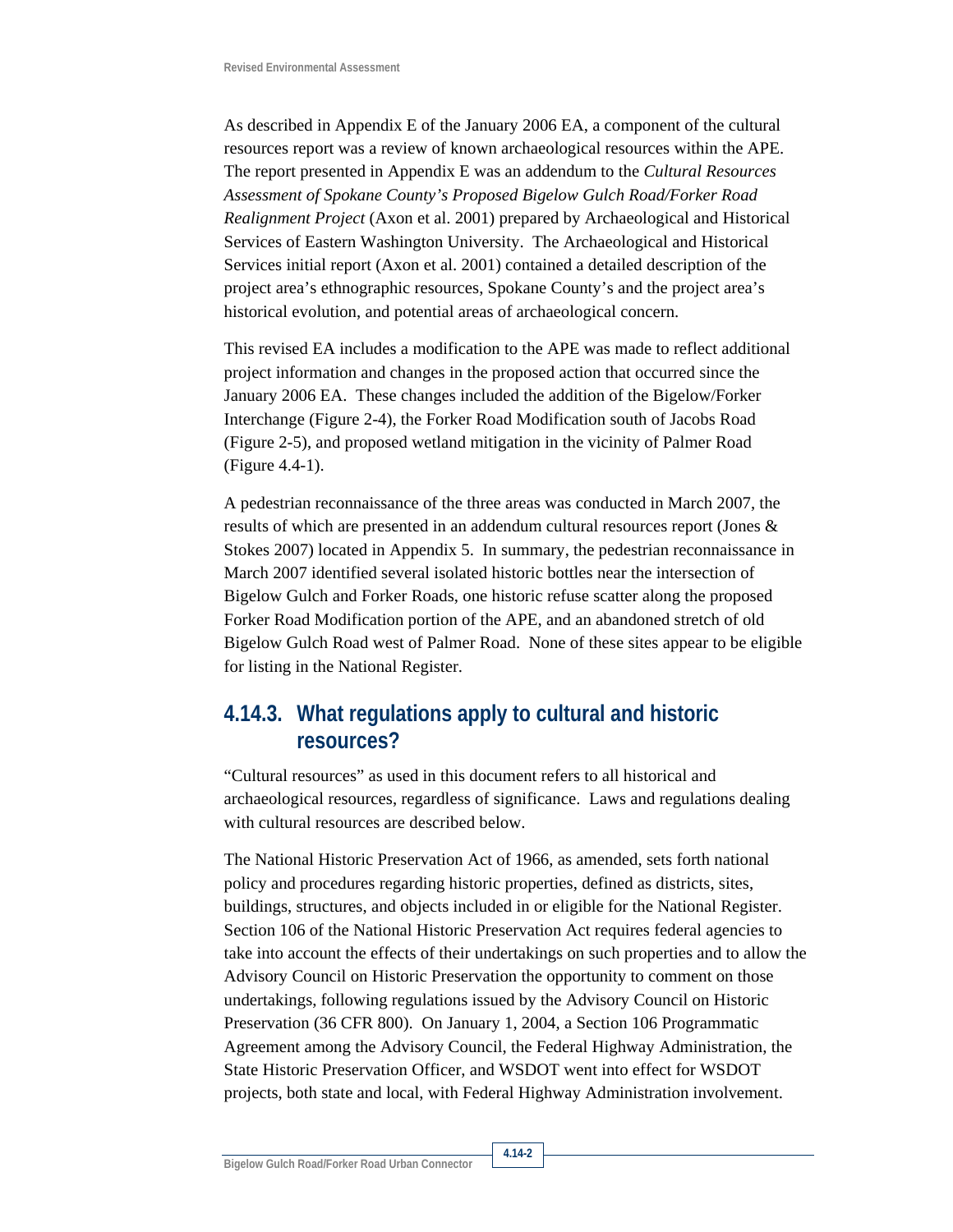The Programmatic Agreement takes the place of the Advisory Council's regulations (36 CFR 800) streamlining the Section 106 process and delegating certain responsibilities to WSDOT.

### **4.14.4. How were potential effects evaluated?**

Efforts to identify cultural resources within the project area consisted of conducting a record search, archival research, pedestrian survey, and contacting affected tribal representatives and other interested parties. For the proposed action, surveys have been undertaken and documentation prepared in accordance with the Secretary of Interior's Standards and Guidelines for Identification of Historic Properties (48 CFR 44716), using personnel who meet the Secretary of Interior's Professional Standards (48 CFR 22716) in the fields of prehistoric archaeology, historic archaeology, architectural history, and history. For the purposes of this document, the broad pool of cultural resources within the project area that require evaluation for National Register eligibility may be categorized into one major type, as follows:

 Archaeological Resources, which include resources that represent important evidence of past human behavior, including portable artifacts such as arrowheads or tin cans; non-portable "features" such as cooking hearths, foundations, and privies; or residues such as food remains and charcoal. Archaeological remains can be virtually any age, from yesterday's trash to prehistoric deposits thousands of years old.

For the purposes of this analysis, an impact was considered to be significant and to require mitigation if it would result in removal or otherwise adversely affect listed historic or recorded archaeological resources.

# **4.14.5. What impacts would the Urban Connector Alignment have on cultural and historic resources?**

### Proposed Action

### **How would construction affect cultural and historic resources?**

Based upon the research conducted and evaluation of the buildings in the project area, five historic properties were determined to be eligible for listing in the National Register. Eleven of the properties are determined ineligible for listing in the National Register due to lack of integrity, especially in regards to historic materials. SHPO and WSDOT concluded that there is a No Adverse Effect on the five historic properties found eligible for listing in the National Register (DAHP correspondence 2004).

A design modification that is part of the proposed action is a reduced-width right-of-way for a 0.14-mile portion of the alignment right-of-way from west of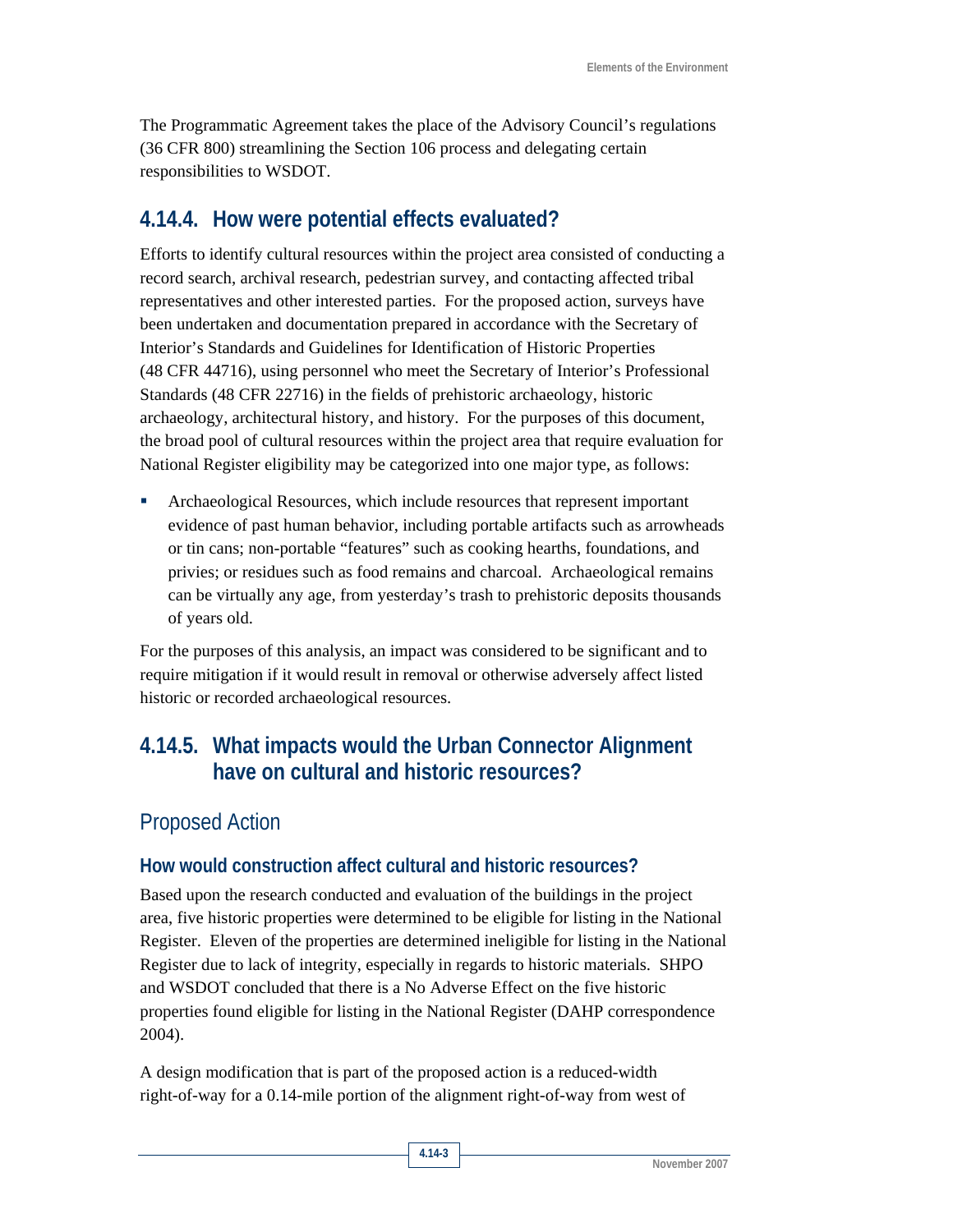Jensen Road to just east of Argonne Road. The width has been reduced from 120 to 80 feet and shifted slightly south to avoid the historic Karl Paulson Farmstead at 8101 East Bigelow Gulch Road. This design modification would result in total avoidance of the historic farmstead.

Please refer to Section 4.14 of the January 2006 EA for additional analysis of impacts of construction on cultural and historic resources. With regard to the historic resources identified during the March 2007 fieldwork effort, these three sites appear to be not eligible for listing in the National Register.

#### **How would operation affect cultural and historic resources?**

Operation of the proposed action would not adversely affect known cultural and/or historic resources in the project area. Once construction is complete, no long-term operational impacts on the resources would be likely.

#### **Indirect Impacts**

No indirect effects are anticipated from the proposed Urban Connector Alignment.

#### **Environmental Commitments and Mitigation Measures**

- If cultural materials are discovered during construction, the "Plan and Procedures for Dealing with the Unanticipated Discovery of Cultural Resources…" for the project will be implemented and all earth-moving activity within and around the immediate discovery area will be diverted until a qualified archaeologist can assess the context and integrity of the find.
- If significant cultural resources are discovered (e.g., human skeletal remains, prehistoric stone tools, and/or historic deposits), the "Plan and Procedures for Dealing with the Unanticipated Discovery of Human Skeletal Remains…" for the project will be implemented and Spokane County, and if necessary, any affected Native American Tribe and SHPO will be immediately contacted. All Native American graves on private or public lands are protected under Washington State law (RCW 27.44).

Analysis of the effects of the proposed action on cultural and historical resources in the project vicinity indicates that none would rise to a level of significance. Concurrence with "No Adverse Effect" of the proposed action to the resources is anticipated from OAHP. The mitigation referenced in this section was considered in combination with mitigation measures listed in Section 4.14.3, Bigelow Gulch Road EA dated January 2006 in reaching this conclusion.